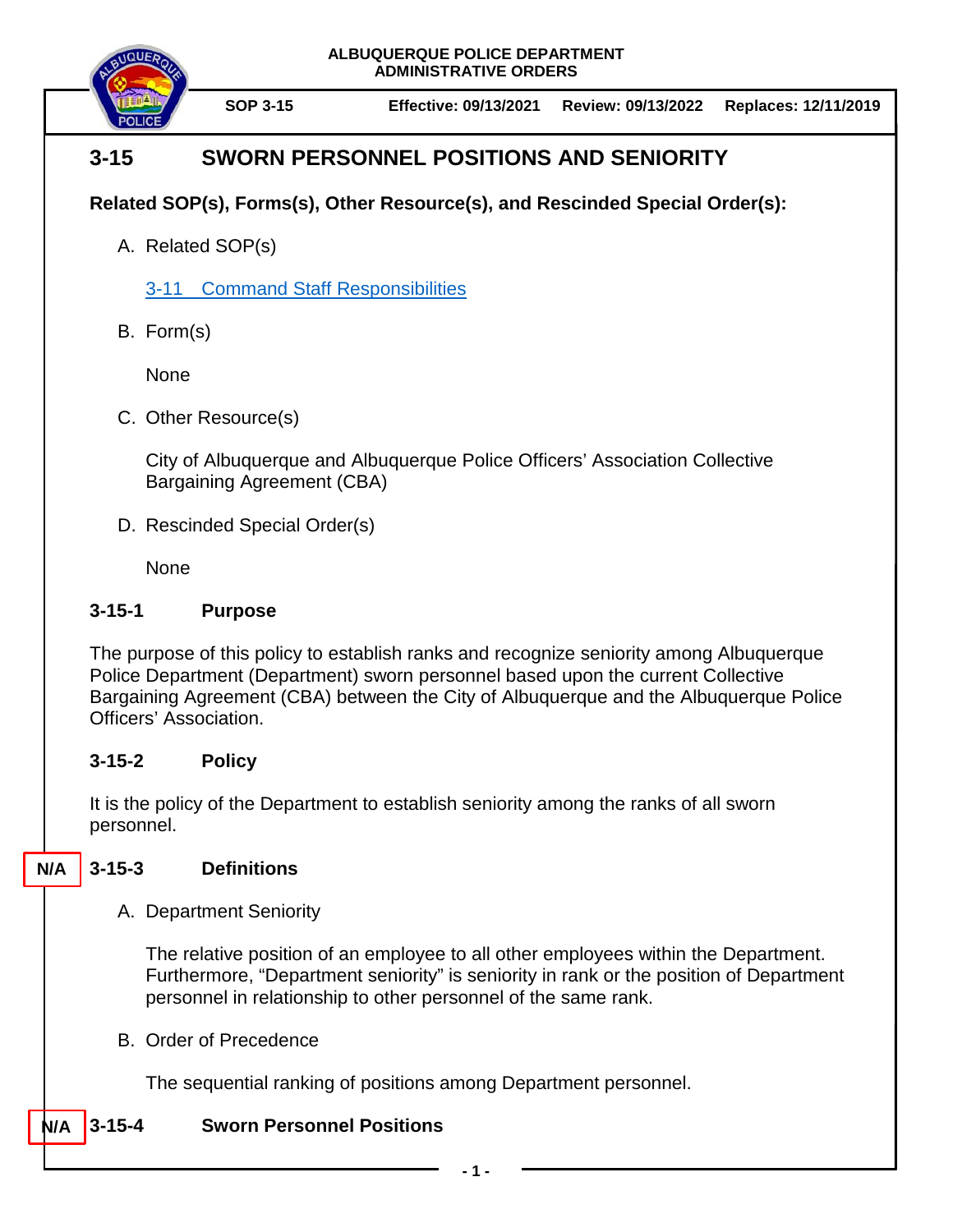| ALBUQUERQUE POLICE DEPARTMENT |
|-------------------------------|
| <b>ADMINISTRATIVE ORDERS</b>  |



- A. A Lieutenant:
	- 1. Is a commanding officer who may supervise an area command, section, or unit; and
	- 2. Performs administrative and supervisory duties under the direction of a Commander.
- B. A Sergeant:
	- 1. Is a superior officer who is authorized to supervise personnel; and
		- a. A Sergeant may also be designated as a commanding officer.
	- 2. Supervises activities at an operational level under the direction of a Lieutenant.
- C. An Officer is:
	- 1. Certified as a law enforcement officer through the New Mexico Department of Public Safety (DPS); and
	- 2. Is under the direct supervision of a sergeant or first-line supervisor.
- D. Department personnel shall refer to SOP Command Staff Responsibilities for positions above a Lieutenant.

#### **3-15-5 Seniority N/A**

- A. Seniority is determined by:
	- 1. Continuous service in rank;
	- 2. Continuous service with the Department;
	- 3. Initial date of hire with the Department, if sworn personnel were employed by the Department prior to the beginning of sworn personnel's cadet class; and
		- a. All those hired at the beginning of a cadet/lateral class are ranked by academic standing upon graduation; and
		- b. Time acquired by those pre-hired for the purpose of Department employment until such time as an Academy Division class begins will not count towards class rank/seniority.
	- 4. Terms specified in the current CBA.
- **7** B. Order of Precedence